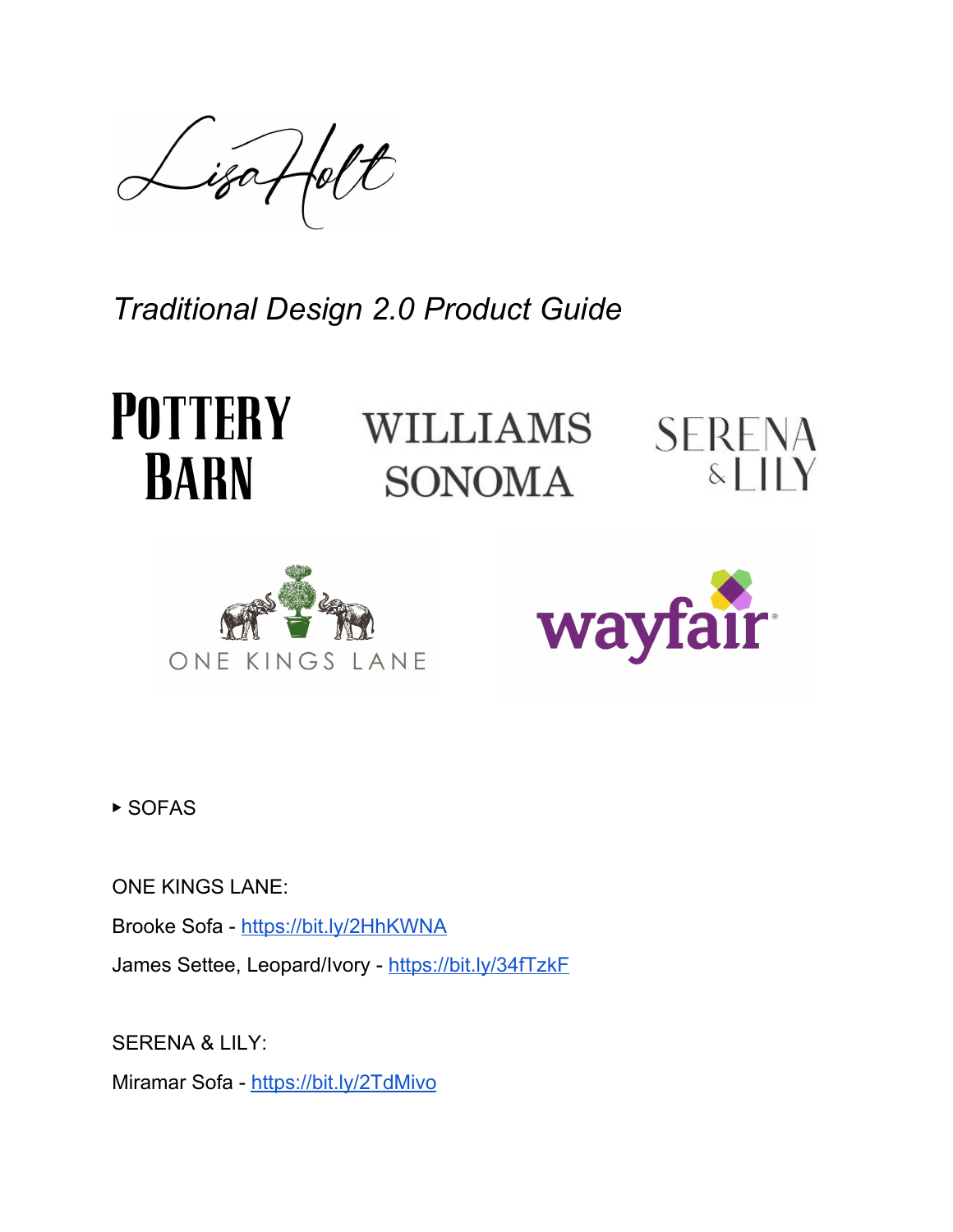Miramar Sofa with Bench Seat - <https://bit.ly/2Tbqvo9>

WILLIAM SONOMA: Bedford Sofa - <https://bit.ly/3m9UEAR> Bond Chesterfield Sofa - <https://bit.ly/31p948d> Addison Sleeper Sofa - <https://bit.ly/2Hhl30J>

POTTERY BARN:

Chesterfield Leather Sofa - <https://bit.ly/3m6qka2> Chesterfield Upholstered Sofa - <https://bit.ly/3jbLiCx> Carlisle Upholstered Sofa - <https://bit.ly/34dELmE> Tallulah Upholstered Sofa - https://bit.ly/3jqDrUz Adeline Upholstered Sofa - <https://bit.ly/2HmBWH7> Emma Upholstered Sofa - <https://bit.ly/3dH5s6x> Webster Leather Sofa with Nailheads - <https://bit.ly/3kbz66> Carlisle Leather Sofa - <https://bit.ly/2Hjs4xR>

# ▶ CHAIRS

ONE KINGS LANE:

Germaine Chair, Café Polka Dot Sunbrella - <https://bit.ly/3dPTYxt> Dempsey Wingback Chair - <https://bit.ly/37mOXeE>

SERENA & LILY: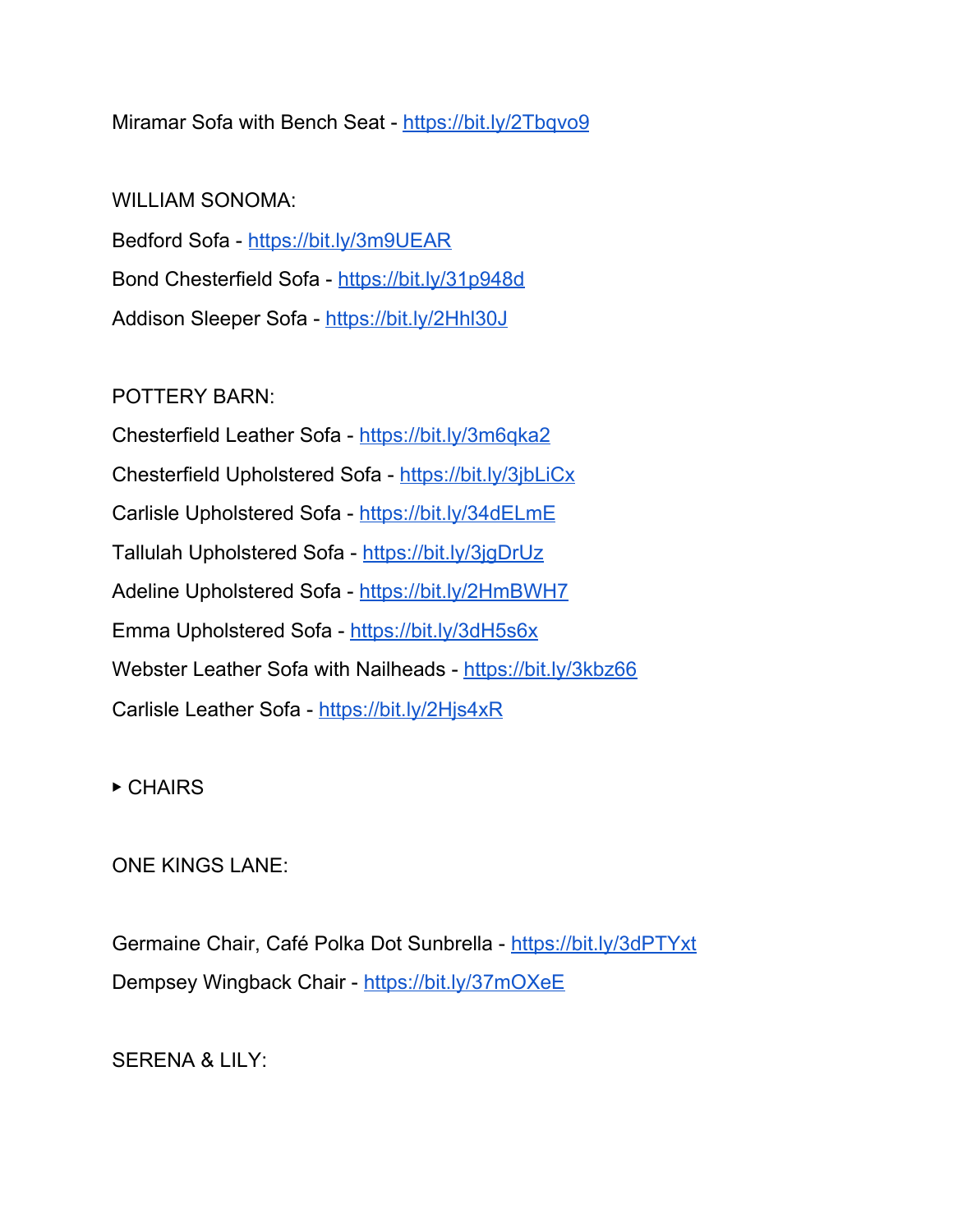Canyon Chair with Nailheads - <https://bit.ly/3oa4KmX> Beckett Chair - <https://bit.ly/35kyMfh> Elm Swivel Chair - <https://bit.ly/3kfN6Mp> Avignon Chair - <https://bit.ly/2FLPD1R> Thompson Wing Chair with Nailheads - <https://bit.ly/37knJW2> Eaton Chair - <https://bit.ly/3je6BUg> Sussex Wing Back Chair - <https://bit.ly/2TdJXRo> Bruno Chair - <https://bit.ly/31rmOz9> Piccadilly Chair - <https://bit.ly/34fUtOk>

#### WILLIAM SONOMA:

Bedford Chair - <https://bit.ly/31phJrf> Chelsea Wing Chair - <https://bit.ly/37oMoIZ> Regency Occasional Chair - <https://bit.ly/2TcHp5W> Spindle Chair - https://bit.ly/3jqBQxU Fairfax Large Ottoman - <https://bit.ly/31Huw8L>

#### POTTERY BARN:

Carlisle Leather Armchair - <https://bit.ly/35fgewN> Irving Leather Armchair - <https://bit.ly/3ki4XSG> Haylen Upholstered Armchair - https://bit.ly/3dKPXdl Cardiff Tufted Armchair - <https://bit.ly/3kfgwtS> Irving Leather Armchair - <https://bit.ly/3ki4XSG> Roscoe Tufted Armchair - https://bit.ly/2Hglel9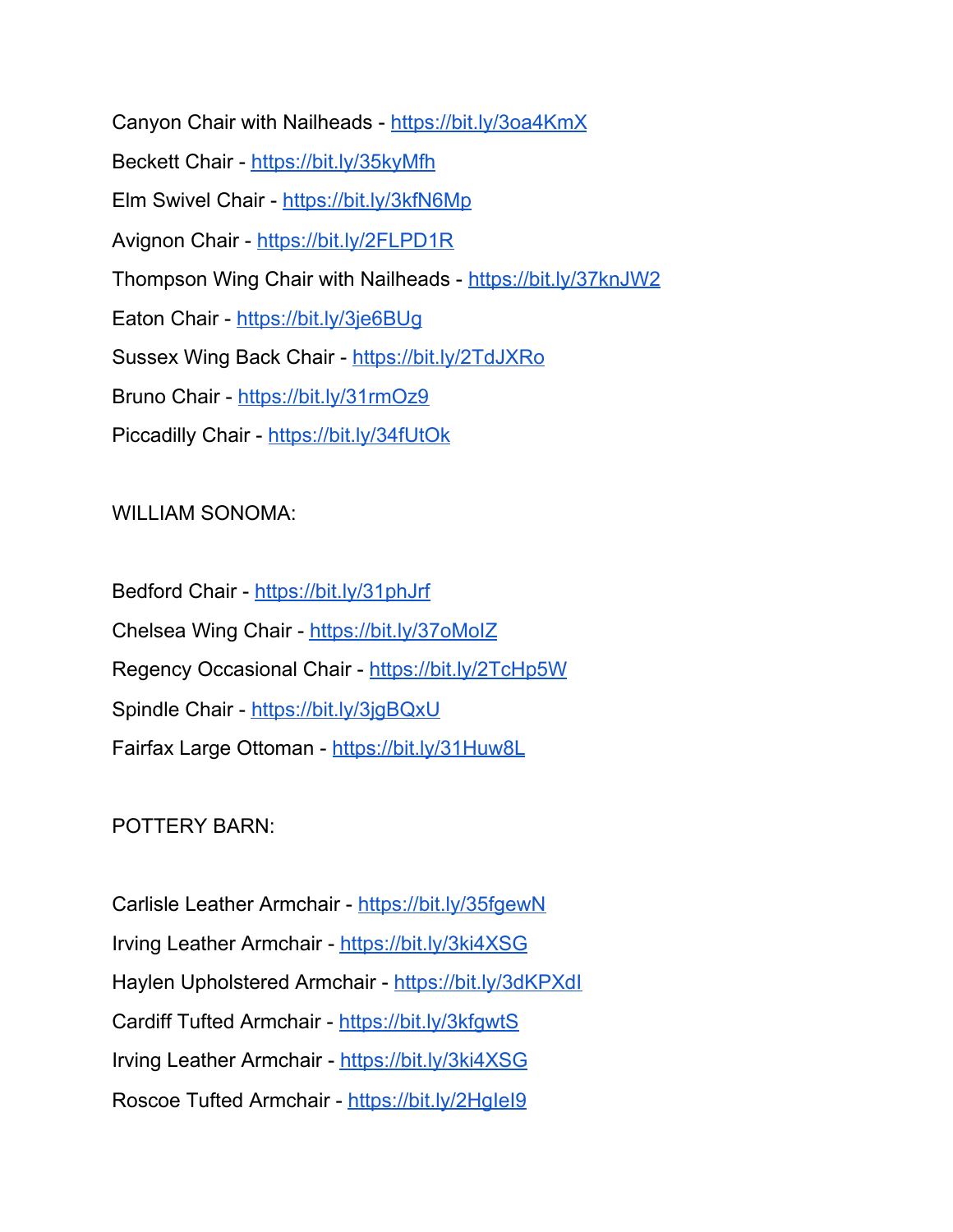Carlisle Chaise Lounge - <https://bit.ly/2HnUsyA> Champlain Wingback Armchair - <https://bit.ly/2FLsVGZ> Thatcher Leather Wingback Chair - <https://bit.ly/3khfH3S> Chesterfield Leather Armchair - <https://bit.ly/2TbX5q2> Thatcher Wingback Chair - <https://bit.ly/3dJQ3SN> Salton Leather Recliner - <https://bit.ly/3jdTDFN> Brixton Leather Recliner - <https://bit.ly/2Hjk8wy> Tyler Leather Armchair - <https://bit.ly/3khR3QF> Adeline Upholstered Armchair - <https://bit.ly/2Haw4kB> Pearce Armchair - <https://bit.ly/37u8wl5> Colton Leather Armchair - <https://bit.ly/35mEqNQ> Edward Upholstered Armchair - <https://bit.ly/3mcuFJ5>

WAYFAIR:

Neoclassical Barrel Chair - <https://bit.ly/35oAV9C> Savonarola Armchair (Set of 2) - <https://bit.ly/3o9irml> Sabine Wingback Chair - <https://bit.ly/3ocmkGR> Lorinda Wingback Chair - <https://bit.ly/3oalWst> Alto Armchair - <https://bit.ly/2Hk2FUY> Colonnade Armchair - <https://bit.ly/2HeVaie>

▶ DINING TABLES

ONE KINGS LANE: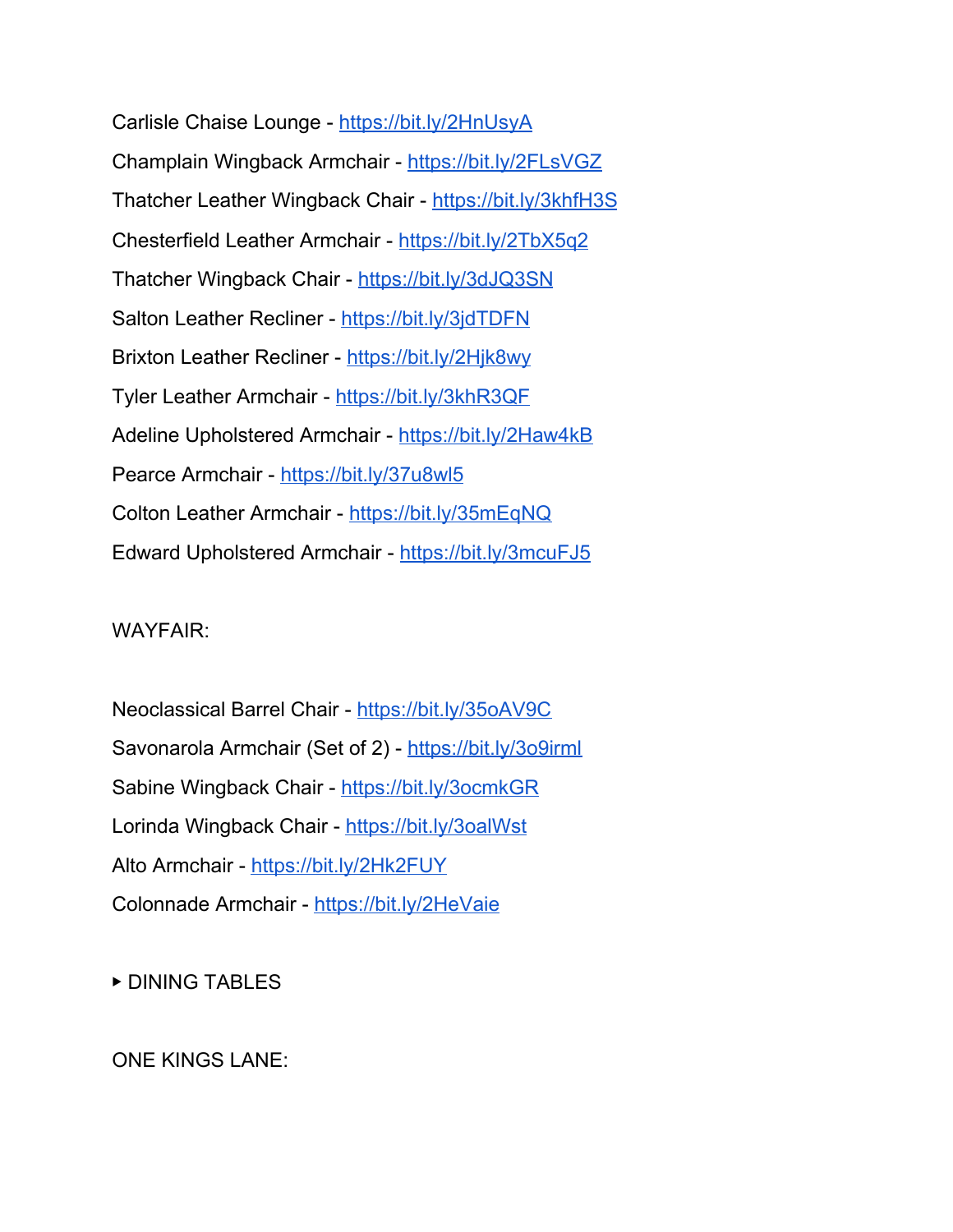Anglo-Indian Dining Table - <https://bit.ly/35qZuTE> Late 19th-C. Oak Trestle Table - <https://bit.ly/35zP3NF>

WILLIAM SONOMA:

Double Pedestal Rectangular Dining Table - <https://bit.ly/37yJBND> La Coupole Rectangular Iron Bistro Table with Glass Top - <https://bit.ly/31KFrhZ> La Coupole Round Iron Bistro Table with Marble Top - <https://bit.ly/3m7XUMX>

POTTERY BARN:

Banks Extending Dining Table - <https://bit.ly/37snM1T> Lorraine Extending Dining Table - <https://bit.ly/31tDOVM> Lorraine Round Pedestal Dining Table - <https://bit.ly/37tBWQk> Chapman Oval Marble Pedestal Dining Table - <https://bit.ly/3m8XTZk> Christie Round Marble Pedestal Dining Table - <https://bit.ly/35dxKBu> Nolan Round Pedestal Dining Table - <https://bit.ly/37s3QMJ>

WAYFAIR:

Entrekin Dining Table - <https://bit.ly/37rjnwa> Tekamah Pine Solid Wood Dining Table - <https://bit.ly/2HkOcYW> Hallows Creek Dining Table - <https://bit.ly/31riv6U>

▶ DINING CHAIRS / BENCHES / OTTOMANS / CHAISES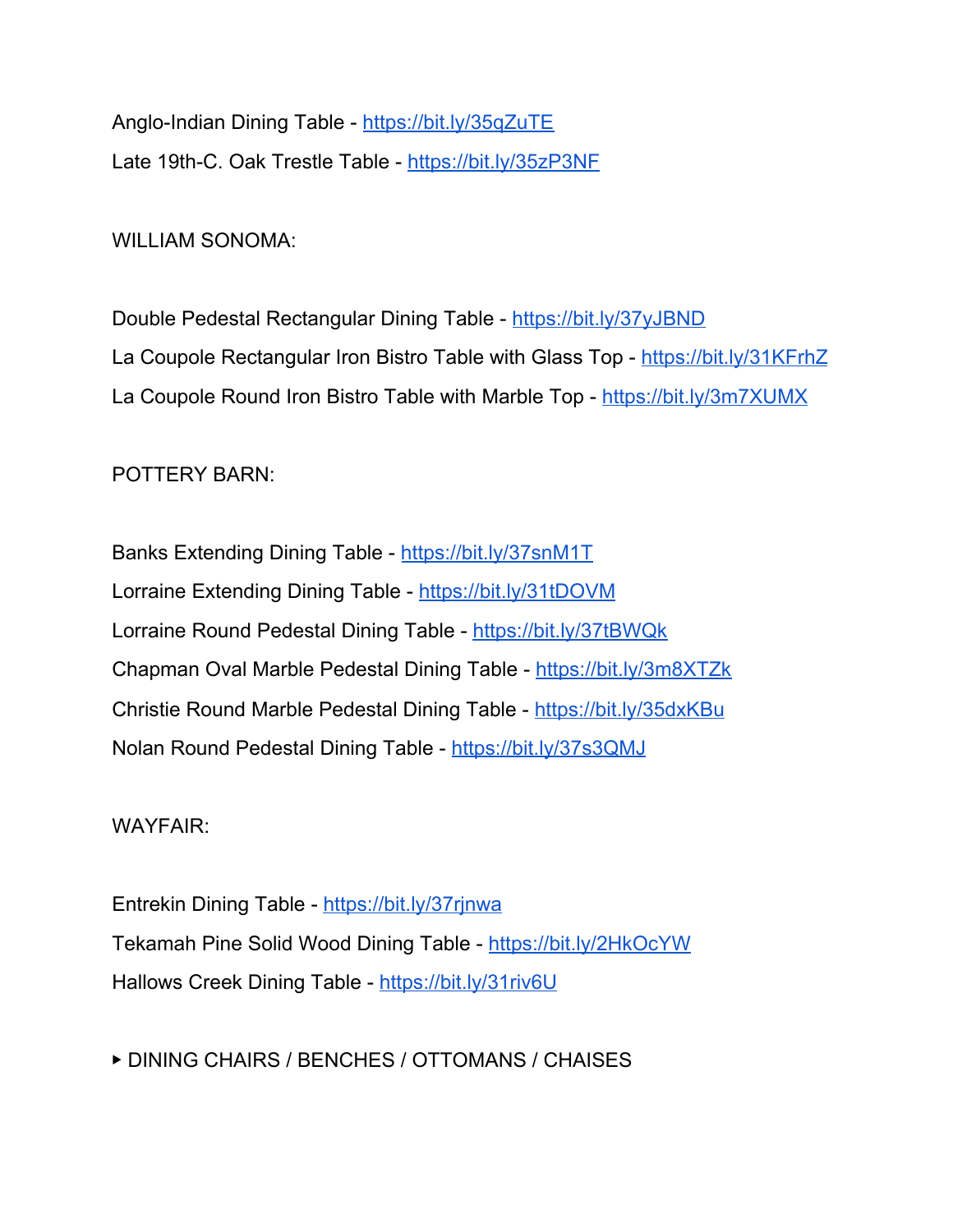#### ONE KINGS LANE:

Darcy Armchair, Indigo Crypton - <https://bit.ly/35oz44C> Barton Side Chair, Ivory/Chambray Linen - <https://bit.ly/35r8uIq> Alastair Armchair - <https://bit.ly/37subKt> S/2 Nantucket Side Chairs, Oatmeal - <https://bit.ly/31w0i8>

SERENA & LILY:

S/2 Nantucket Side Chairs, Oatmeal - <https://bit.ly/31w0i8x> Riviera Counter Stool - <https://bit.ly/2IT8dGs> Sunwashed Riviera Dining Chair - <https://bit.ly/37G4jez> Ross Dining Bench - <https://bit.ly/31u6RZ2>

WILLIAM SONOMA:

Regency Side Chair - <https://bit.ly/3mdwy83> Madeleine Side Chair - <https://bit.ly/35oOOVi> Chippendale Bistro Side Chair - <https://bit.ly/31vmDTv> Charleston Bench - <https://bit.ly/3m8JTP3>

POTTERY BARN:

Calais Upholstered Dining Chair - <https://bit.ly/35jPYl9> Ashton Upholstered Dining Chair - <https://bit.ly/2HmaWHR> Mabry Dining Chair - https://bit.ly/2IN5Gxi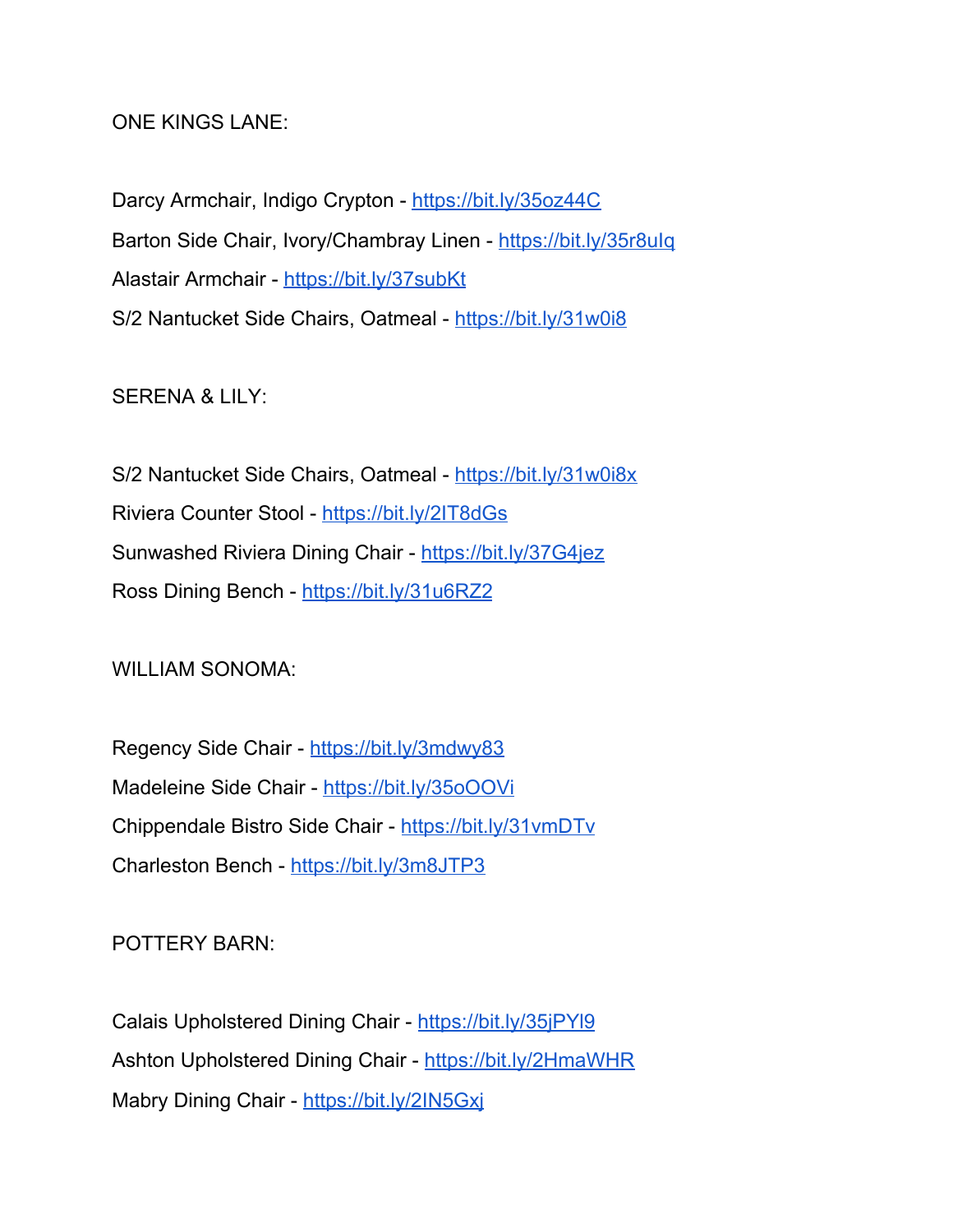Comfort Roll Dining Chair & Armchair - <https://bit.ly/3m89KGT> Calais Leather Dining Chair - <https://bit.ly/2HcQzx2> Lorraine Tufted Chair - https://bit.ly/31vk8Rq Marie Dining Bench - <https://bit.ly/35fsDks> Normandy Dining Bench - <https://bit.ly/35nhApd> Hayworth Upholstered Modular Banquette - <https://bit.ly/35kjcQD> Parkmore Reclaimed Wood Dining Bench - <https://bit.ly/35iFeDn> Norris Entryway Bench - <https://bit.ly/2IVY0sZ> Banks Dining Bench - <https://bit.ly/3od25Jk> Martin Tufted Leather Ottoman - <https://bit.ly/2HmeA4v> Martin Tufted Ottoman - <https://bit.ly/35A5nxV> Lorraine Tufted Queen Bench - <https://bit.ly/2IKjWqC> Raleigh Tufted Queen Bench - <https://bit.ly/37rZBRf> Thatcher Leather Settee - <https://bit.ly/31vsEj3> Clara Upholstered Loveseat - <https://bit.ly/3od4gN0> Cardiff Upholstered Settee - <https://bit.ly/3ogusWO> Blandy Bench - <https://bit.ly/3m72cUS>

WAYFAIR:

Jet Set King Louis Side Chair - <https://bit.ly/2HonMFJ> Clarendon King Louis Back Arm Chair - <https://bit.ly/37tRvre>

▶ CONSOLE TABLES

ONE KINGS LANE: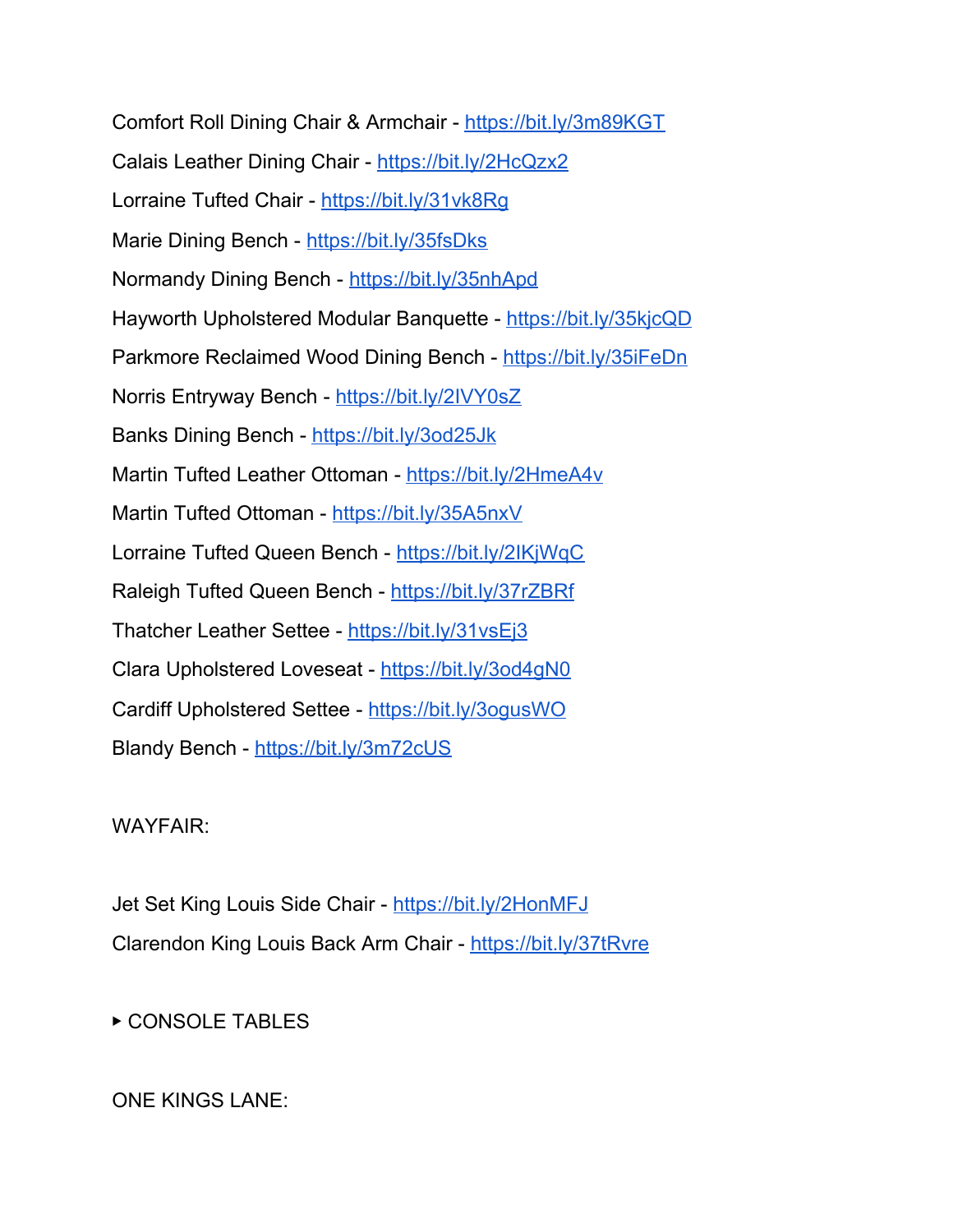Camille Demilune Console - <https://bit.ly/3ofOlNJ> Barella 60" Console, Mahogany - <https://bit.ly/3mcqZXQ>

WILLIAM SONOMA:

Lacourte Console - <https://bit.ly/3jiCV8k>

WAYFAIR:

Vicente Vintage French Dining Chair - <https://bit.ly/37vgNVV> Tidworth French Oval Side Chair - <https://bit.ly/3o8KMJr> Jason Vintage French Dining Chair (Set of 2) - <https://bit.ly/2FOFCRn> Beaumont 60" Console Table - <https://bit.ly/34gpqlq> Fountainbleau 72" Console Table - <https://bit.ly/31ugNC0>

▶ COFFEE & OCCASIONAL TABLES

WAYFAIR:

Shameka Solid Wood Coffee Table - <https://bit.ly/34j2K47> Raheem Coffee Table with Storage - <https://bit.ly/37vn1Fn> Galesbury End Table - <https://bit.ly/37vllf6> Sherita Pedestal End Table - <https://bit.ly/3m7g2GE> Nedra End Table - <https://bit.ly/3mf2WHM> McCaysville End Table - <https://bit.ly/35ni139>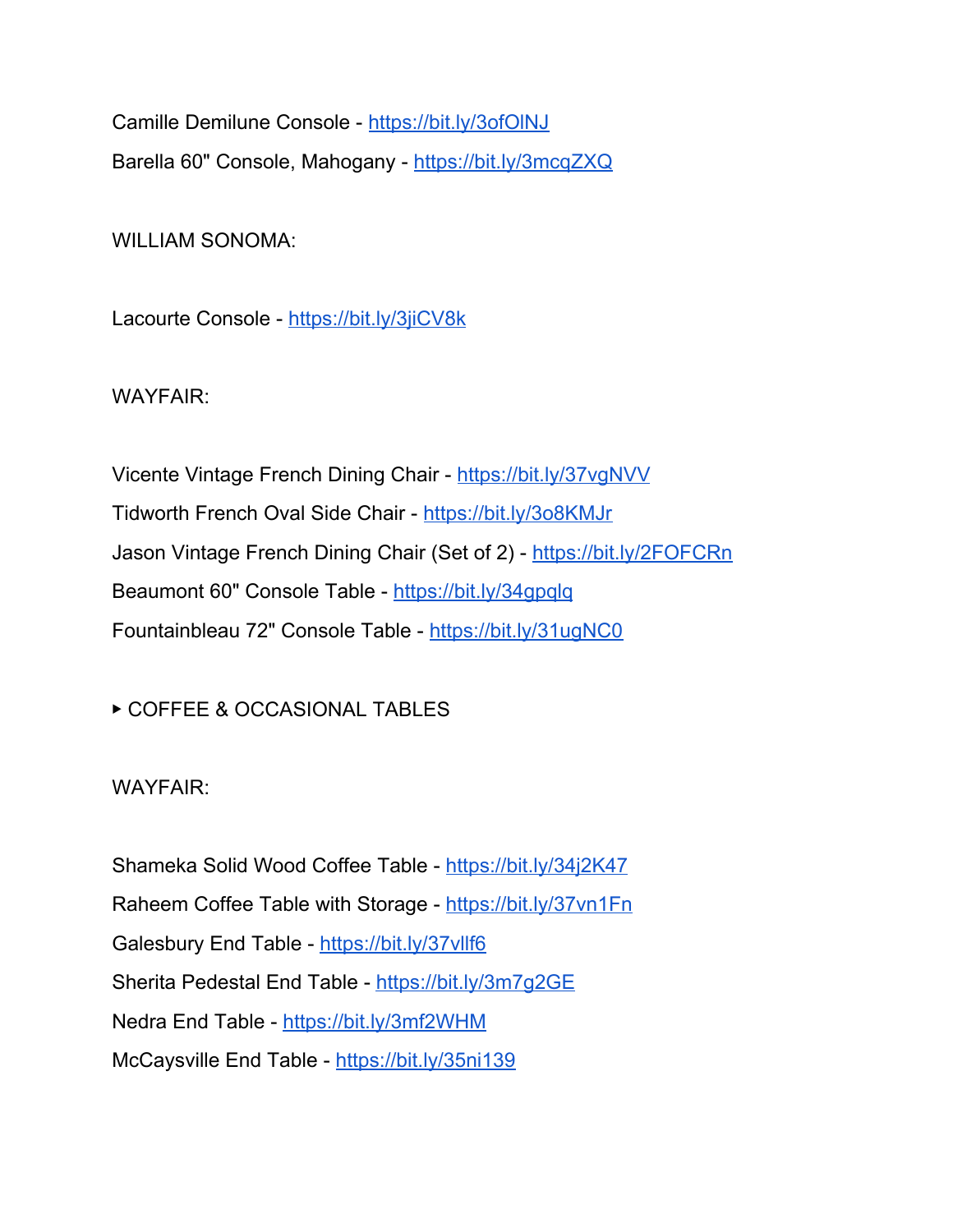### POTTERY BARN:

Stelio 54" Rectangular Coffee Table - <https://bit.ly/34gDmf4> Stelio 24" End Table - <https://bit.ly/3kwmZk8> Chapman 52" Marble Oval Coffee Table - <https://bit.ly/34hgb4f> Madison 54" Reclaimed Wood Coffee Table - <https://bit.ly/2Hpp8Q6> Lorraine 60" Coffee Table - <https://bit.ly/2FNIMEY> Lorraine 21.5" End Table - <https://bit.ly/3kwnniA> Berlin Square Ottoman - <https://bit.ly/2HmYjw7> Hart 40.5" Reclaimed Wood Coffee Table - <https://bit.ly/3kkSZHZ>

### ONE KINGS LANE:

Luten Coffee Table, Mahogany - <https://bit.ly/2TeDOUV> Deerfield Round Coffee Table - <https://bit.ly/3jdoTVC> Eden Round Skirted Table, Cream - <https://bit.ly/2HuLmjy> Arrow Side Table, Antiqued Gold - <https://bit.ly/2HpOeys> Silas Side Table, Burnished Gold - <https://bit.ly/3jlQqUR>

# ▶ SIDEBOARDS / BUFFETS / MEDIA / STORAGE

# POTTERY BARN:

Modular Bar Buffet With Wine Grid - <https://bit.ly/2HoWGhF> Banks 60" Buffet - <https://bit.ly/37xaNfm> Danton Reclaimed Wood Buffet - <https://bit.ly/37uvMiX>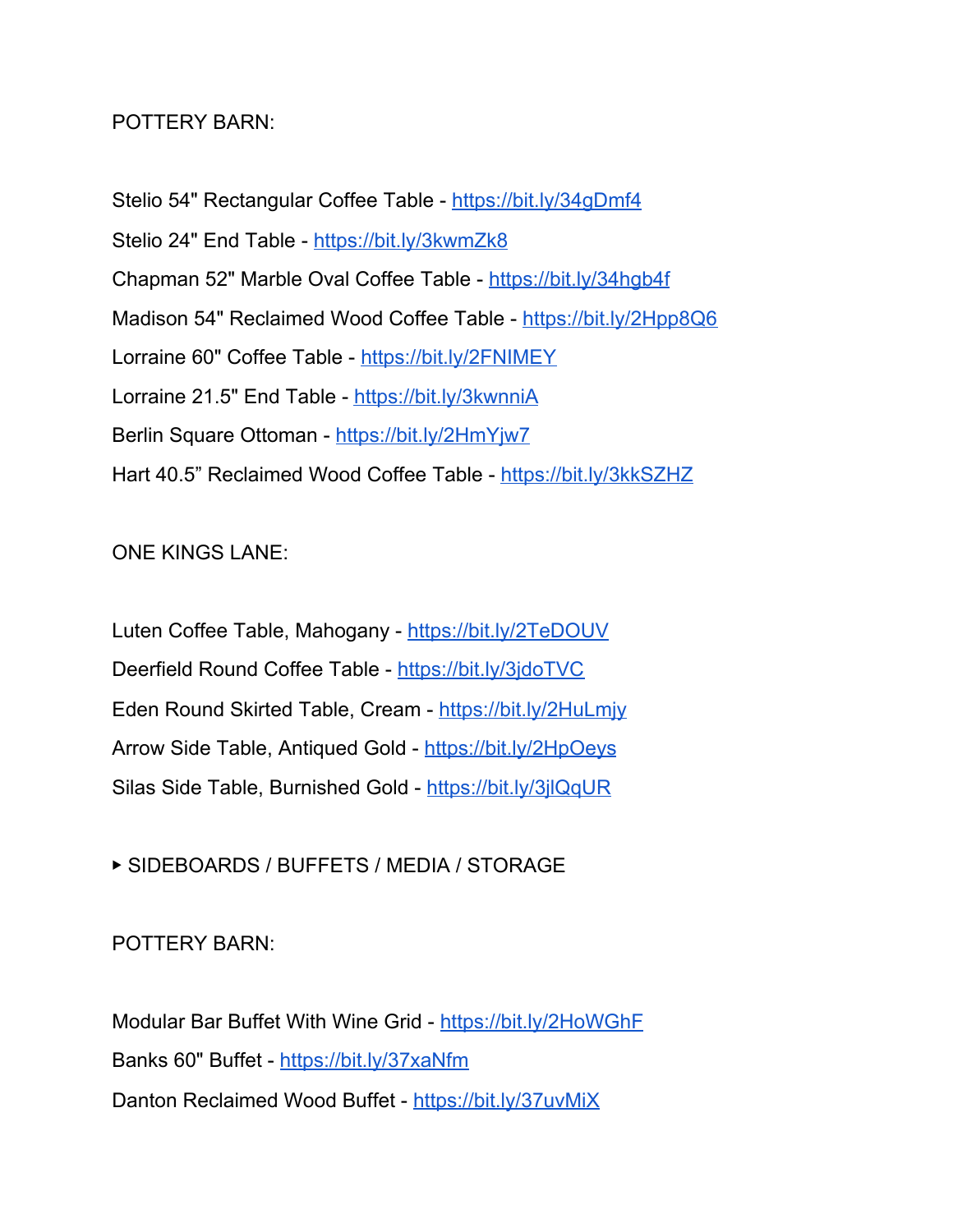Delanson 60" Buffet - <https://bit.ly/2HojE8F> Winigan 60" Buffet - <https://bit.ly/2IVTlal> Antonio Carved Wood Buffet - https://bit.ly/31xmlpS Livingston Glass Cabinet - <https://bit.ly/2IVTQRL> Garrett Glass Cabinet - <https://bit.ly/3ofwJBR>

### WAYFAIR:

Salinas 5 Drawer Credenza - <https://bit.ly/35mbXYB> Sabra Sideboard - <https://bit.ly/35n61i2> Poston 4 Drawer Credenza - <https://bit.ly/35uFWhc> Thurlow 3 Drawer Birch Wood Buffet - <https://bit.ly/31xnpQ0> Regency 1 Drawer Buffet Table - <https://bit.ly/2IVguK2> Damon Metal Etagere Bookcase - <https://bit.ly/35mcMk9>

# ONE KINGS LANE:

Silas Étagère, Burnished Gold - <https://bit.ly/2HrXMsV> Silas Étagère, Antiqued White - <https://bit.ly/2IQztVT>

▶ LIGHTING

POTTERY BARN:

Lucca Iron Chandelier - <https://bit.ly/3mdQJmA> Mia Crystal Chandelier - <https://bit.ly/37yeuSm>